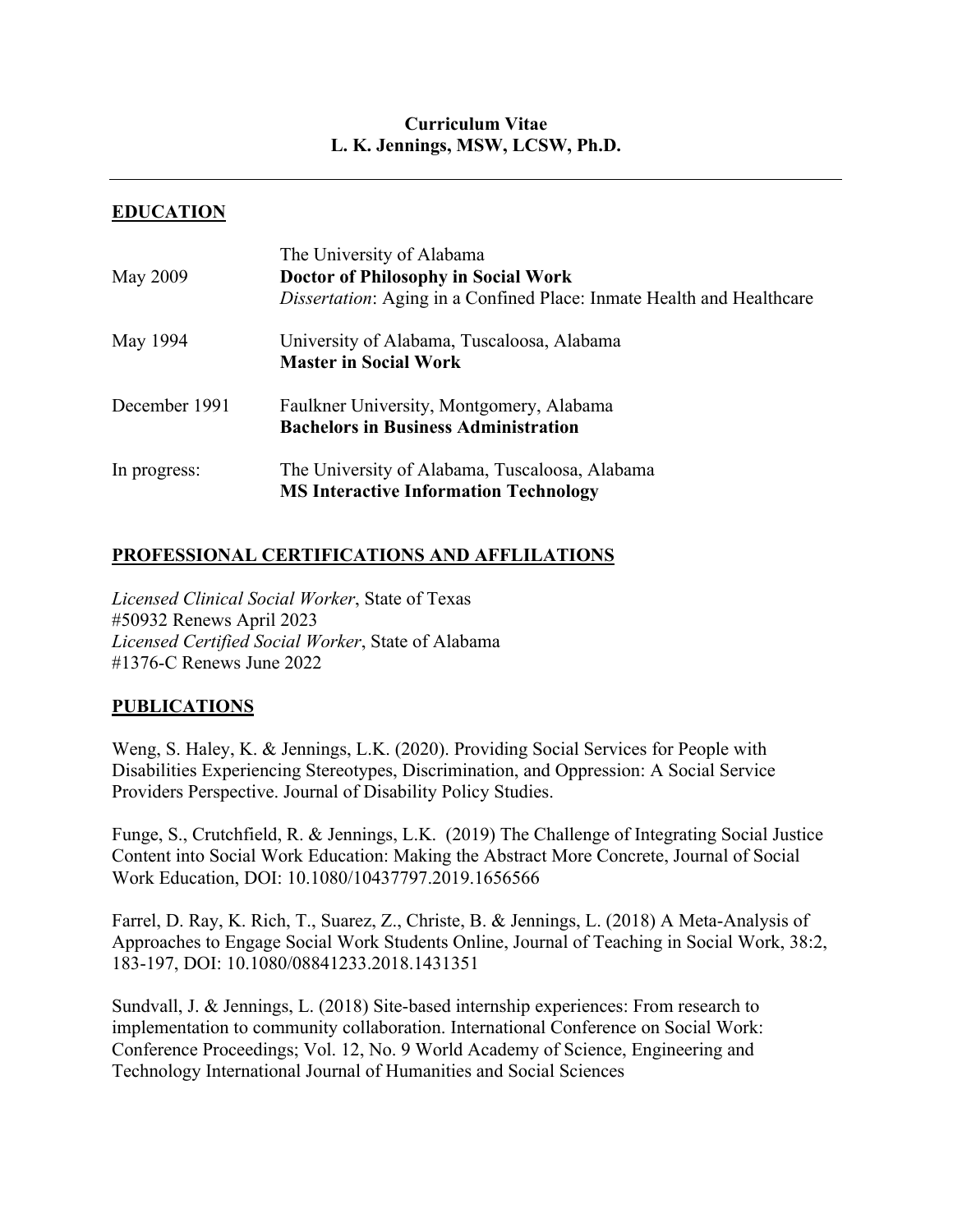Jennings, L. & Sundvall J. (2018) Improving graduate writing skills: Best practices and outcomes. International Conference on Social Work: Conference Proceedings Vol 12: No.9 World Academy of Science, Engineering and Technology International Journal of Humanities and Social Sciences

Jennings, L. & Crutchfield, R. (2016). Developing a sustainable model for a community youth development social enterprise: One agency's plan for success. The International Journal of Interdisciplinary Organizational Studies, 11(4), 49-62. DOI:10.18848/2324-7649/CGP

Jennings, L.K., Crutchfield, R. & Funge, S. (2016) Beginning to See the Big Picture: BSW Student Reflections on Community Macro Practice. Journal of Baccalaureate Social Work: 2016, Vol. 21, No. 1, pp. 79-96. https://doi.org/10.18084/1084-7219.21.1.79.

Jennings, L. K., Gandarilla, M. & Tan, P. (2015). Using the Native American Talking Circle: Experiential Learning on Ethnic and Cultural Diversity of Southern California, Groupwork Journal, December.

Jennings, L. K., & Tan, P. (2014). The Influence of Self-compassion on the Life Satisfaction of Gay Men, Psychological Reports, December 2014

Jennings, L. K. & Crutchfield, R. (2013). Change Agent Productions: Developing a sustainable model for community social enterprise. Final report for Bonaventures Foundation, January 2013.

Jennings, L. K. (2012). The Age of Supported Independence: Voices of In-Home Care by Beatrice Hale, Patrick Barrett, and Robin Gauld. 2010. International Journal of Social Welfare, Vol. 21 (2). Book Review

Riveria, E., Wilson, S., Jennings, L. K., (2011). Long-term care and life planning preferences for older gays and lesbians. Journal of Ethnographic and Qualitative Research, 5(3), 157-170.

Park, N. S., Jennings, L. K., Shin, H. J., Martin, S., & Roff, L. L. (2010). Religiousness and social integration in assisted living. Journal of Religion, Spirituality and Aging, 22(4), 291- 306.

Roff, L. L., Martin, S. S., Jennings, L., Parker, M. W., Harmon, D. K. (2007). "Long Distance Parental Caregivers' Experiences with Siblings: A Qualitative Study". The Journal of Qualitative Social Work Research and Practice, Vol. 6 (3), 315-334.

## Articles Under Review:

Blawn, J., Jennings, L.K., Farouq, N., Jaime, E., Lin, T., & Martinez, A. (under review). Someone to watch over me: New strategies for California's power of attorney. Submitted to The Gerontologist.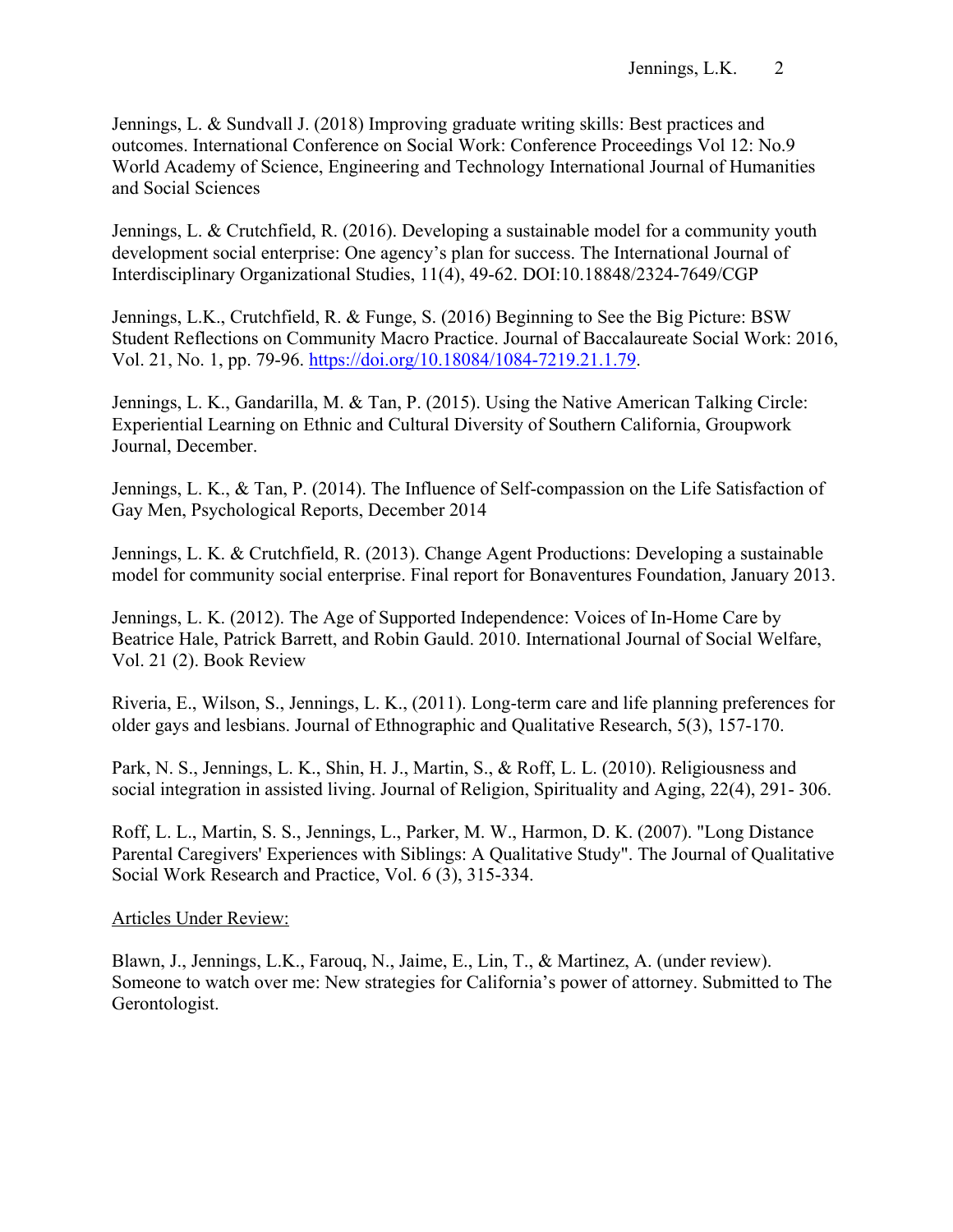## **Conferences**

Shahbaz, Y., Thomas, A. & Jennings, L.K. HR4261 Safe Justice Act: Exploring education to strengthen a state policy. Ethnographic and Qualitative Research Conference 2021 (Student mentoring collaborative paper and conference presentation)

Gallegos, Y., Roberts, F., Beverly, E., Mendoza, J. & Jennings, L.K. Righting the Wrongs of Measure H: A Case Study and Alternative Policy Ideas. Ethnographic and Qualitative Research Conference 2021 (Student mentoring collaborative paper and conference presentation)

Estrella, N. Bidinger, K., Harvey, M., & Jennings, L.K. (2020). HR4261 Safe Justice Act: Exploring education to strengthen a state policy. Ethnographic and Qualitative Research Conference 2020 (Student collaborative paper and conference presentation)

Cuadros, Huynh, T., Jennings, L.K., & Torres, L. In Home Supportive Services Mandatory Caregiver Training: Expanding the parameters of a statewide policy. Journal of Social Policy (Student collaborative paper)

Altier, D., Bersing, L., Jennings, L., Quezada, T., & Ramos, R. An examination of AB 109: Change, progress and challenges. Targeted journal: Corrections: Policy, Practice and Research. (Student collaborative paper)

# **ACADEMIC**

## **Independent Research Team: Focus on Technology and Undergraduate Student Support**

2009 – 2018 *Research Team Member* Social Sciences Research Team Member. Interdisciplinary research group that develops training and projects related to academic technology in the classroom and undergraduate student support. Trainings coordinated for social work faculty; research developed on effectiveness of use of technology with social work students, faculty and practitioners. Working on project to lead to publication of best practices of use of technology in/outside the classroom for professional social work practice.

## **California State University, Long Beach**

2009- present Develop workshops and recruitment materials for potential social work majors. Collaborate with university colleagues in student fairs and Community College Counselor outreach in the greater Los Angeles and Orange County areas as needed. Serve as consultant to BASW students and potential pre-Social Work majors. Conduct community outreach with counselors regarding preparation for the undergraduate program. Previous Courses taught: Social Work Case Management; Social Welfare Policy & Advocacy, Social Work Generalist/Multicultural Practice, Social Work Practice with Groups (Children, Youth and Families) - in the *Distance Education Program*: Social Welfare Policy; Social Policy and Advocacy;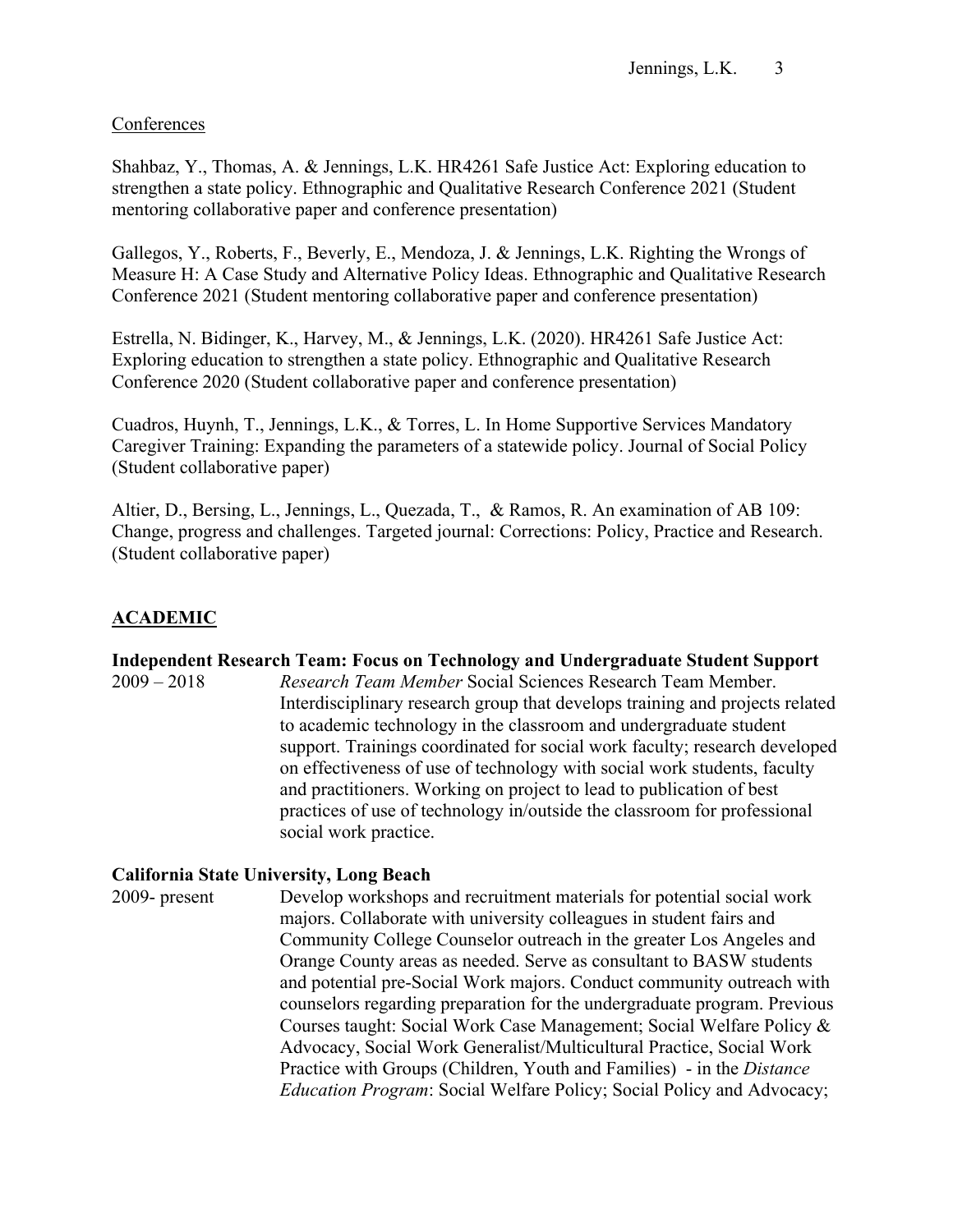Social Work Practice with Older Adults and Families; Direct Intervention with Individuals and Families: Focus on Older Adults; MSW mentoring in Applied Projects Capstone classes and MSW Thesis

### **The University of Texas at Austin, Lecturer, Adjunct Faculty**

2007- 2009 Courses taught: Clinical Assessment and Differential Diagnosis, MSW Course; Advanced Integrative Capstone in Social Work Knowledge and Practice, MSW Course; Social Work Practice with Individuals and Families, BSW Course; Foundations of Social Justice, BSW Course; Freshman Interest Group Seminar: Lecture: *Social Work Practice with Inmates and Families; The Integrative Capstone Course was an online undergraduate final semester course, (distance education) course I taught for two years.* 

## **University of Alabama, Adjunct Faculty** *Distance Education Team*

2005-2007 Courses taught, MSW Program: Social Welfare Policy: Advanced Policy Analysis; Social Welfare Policy: Advanced Policy Analysis; Child and Adolescent Mental Health; Social Welfare Policies and Delivery Systems; Professional Seminar in Social Work Practice; Family Preservation; Social Welfare Policies and Delivery Systems; Social Work Practice with **Communities** 

#### **University of Alabama, Adjunct Faculty**

2004 Courses taught: Social Welfare Policy: History, Problems, Programs and Analysis, MSW Course; Social Work Practice with Individuals and Families, BSW Course 2002- 2003 *Guest Lectures:* Social Welfare Policy Analysis, BSW Course • Lecture title: *Historical Approaches to Healthcare in the United States.* Social Work Research Methods I, MSW Course: *Using qualitative research in social work*. Social Welfare Policy and History, BSW Course: *The history of the poorhouse in the United States*.

## **PROFESSIONAL TRAINING AND SKILLS**

2020 The Teaching Professor, Magna Virtual Workshops Effective Online Teaching Practices, Association of College & Ed Professors (ACUE) 2014 MaxQDA Beginning/Advanced Analysis Workshop, Champaign, IL. 2008 Nvivo 8 Beginning/Advanced Analysis Workshop, QUERI, Denver, CO. 2007 New Faculty Teaching, Learning and Orientation Seminar, Austin, TX. 2006 Nvivo 7 Training, The University of Georgia, Qualitative Research, Athens, GA.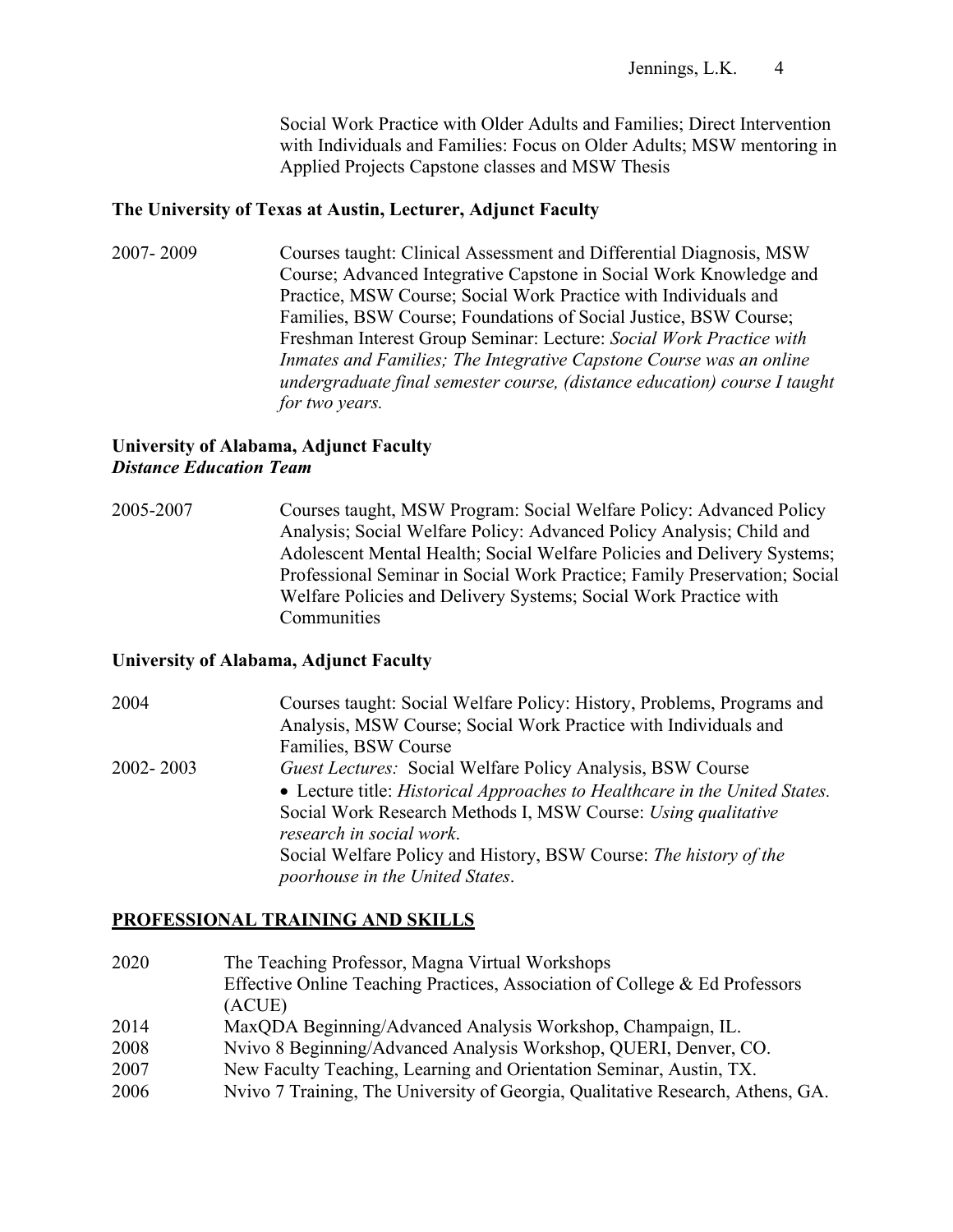2005 N6/Nvivo Workshop, The University of Georgia, Qualitative Research, Athens, GA. 2003 Rigorous and Relevant: Qualitative Research Methods in Social Work, Washington, DC. 2002 Workshop for New Graduate Teaching Assistants, The University of Alabama. 2000 Cognitive-Behavioral Therapist training, PEARL Project, The University of Alabama.

Qualitative Research:

Proficient in: HyperResearch 2.1, N6, Nvivo 7 and 8 MaxQDA

Academic E-learning systems:

Proficient in: ECollege, Adobe Connect, Blackboard, WebCT, and Desire to Learn (D2L), Wikispaces E-Learning platforms

# **CLINICAL EXPERIENCE**

| 2001-2005 | New Day Advanced Clinical Systems, Greenville, Alabama<br>Licensed clinical social worker, Senior Care Gero-Psych Inpatient Unit<br>On-call therapist<br>• Provided short-term individual and group counseling and training<br>• Facilitated community-wide workshops and educational programs.<br>• Referred patients and families to community resources.<br>• Conducted comprehensive psychosocial assessments<br>• Provided case management services.<br>• Coordinated discharge planning |
|-----------|-----------------------------------------------------------------------------------------------------------------------------------------------------------------------------------------------------------------------------------------------------------------------------------------------------------------------------------------------------------------------------------------------------------------------------------------------------------------------------------------------|
| 1999-2001 | New Day Advanced Clinical Systems, Greenville, Alabama<br>Licensed clinical social worker, Senior Care Gero-Psych Inpatient Unit<br>Full-time therapist<br>• Provided short-term individual and group counseling<br>• Facilitated community-wide workshops and educational programs.<br>• Conducted comprehensive psychosocial assessments.<br>• Functioned as part of multidisciplinary team.<br>• Coordinated discharge planning<br>• Provided staff training in social gerontology issues. |
| 1998-1999 | Grandview Behavioral Health, Montgomery, Alabama<br>Licensed clinical social worker, Geriatric Partial Hospitalization<br>Program<br>• Provided short-term individual and group counseling.<br>• Facilitated community workshops and educational programs.<br>• Developed referral program for patients and families.<br>• Conducted comprehensive psychosocial assessments.<br>• Functioned as part of multidisciplinary team.                                                               |
| 1997-1998 | Horizon Mental Health Management, Greenville, Alabama                                                                                                                                                                                                                                                                                                                                                                                                                                         |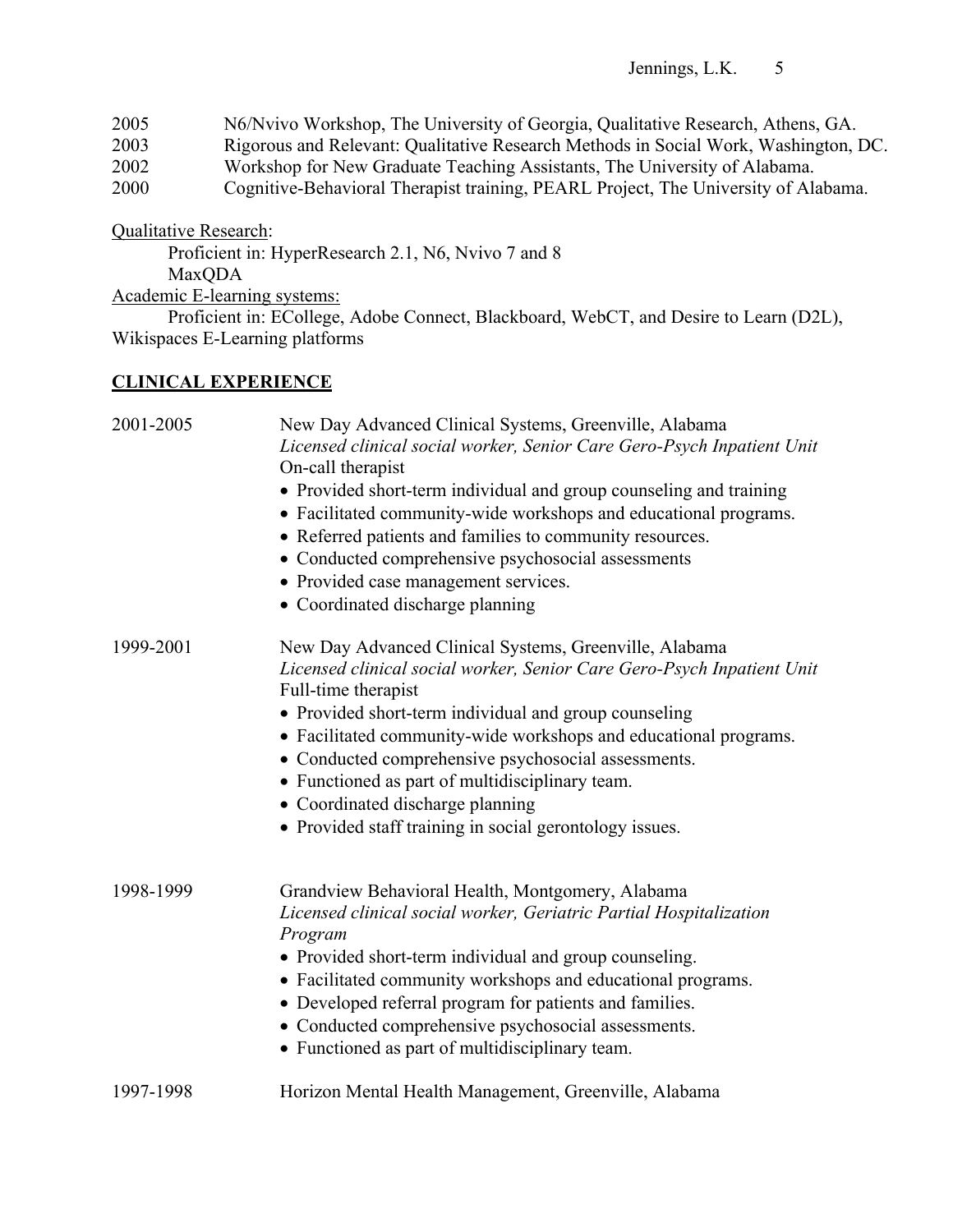|           | Licensed clinical social worker, Senior Care Gero-Psych Inpatient Unit<br>Full-time therapist<br>• Provided short-term individual counseling and group counseling<br>• Developed referral packets for patients and families.<br>• Conducted comprehensive psychosocial assessments.<br>• Functioned as part of multidisciplinary team.<br>• Coordinated discharge planning.<br>• Facilitated workshops and educational community programs.                                                                                                                                                                                                                                                                                                                         |
|-----------|--------------------------------------------------------------------------------------------------------------------------------------------------------------------------------------------------------------------------------------------------------------------------------------------------------------------------------------------------------------------------------------------------------------------------------------------------------------------------------------------------------------------------------------------------------------------------------------------------------------------------------------------------------------------------------------------------------------------------------------------------------------------|
| 1994-1997 | Lee Psychiatric Medical Group, Montgomery, Alabama<br>Assistant Director, Social Work screening supervisor<br>• Provided training and supervision to statewide clinical staff.<br>• Reviewed all clinical assessments on MI, MR, and DD applicants<br>• Supervised and assisted computer staff with data collection.<br>• Coordinated data for the State Department of Mental Health and<br>Retardation, OBRA Screening Division.<br>• Facilitated workshops and educational programs for staff.<br>• Coordinated clinical notes for psychiatrist, psychologist, social workers.                                                                                                                                                                                   |
| 1994      | The State of Alabama Department of Human Resources,<br>Montgomery County, Montgomery, Alabama<br>Social Work field placement, Family Options Unit<br>• Counseled families on short-term basis.<br>• Developed community referral sources for clients including<br>employment, health services, housing, mental health and counseling.<br>• Conducted comprehensive psychosocial assessments.<br>• Maintained case records and provided case management services.<br>• Functioned as part of social work team which provided short-term<br>Intensive services keep at-risk families intact.<br>• Performed home visits to assess readiness for Family Options program.                                                                                              |
| 1993      | The First Baptist Church of Montgomery, Montgomery, Alabama<br>Social Work field placement, The Caring Center<br>• Conducted intake assessment of families applying for financial and<br>social services from the community center.<br>• Developed community referral sources for clients including<br>employment, health services, housing, mental health and counseling.<br>• Created and conducted needs assessment with agency clients to improve<br>services.<br>• Designed and implemented summer activity and education program for<br>children in the Tulane Housing Community (Life is a Two-Lane Street).<br>• Wrote community service grant (funded $$1500$ ) to assist agency in<br>providing summer educational programs for local housing community. |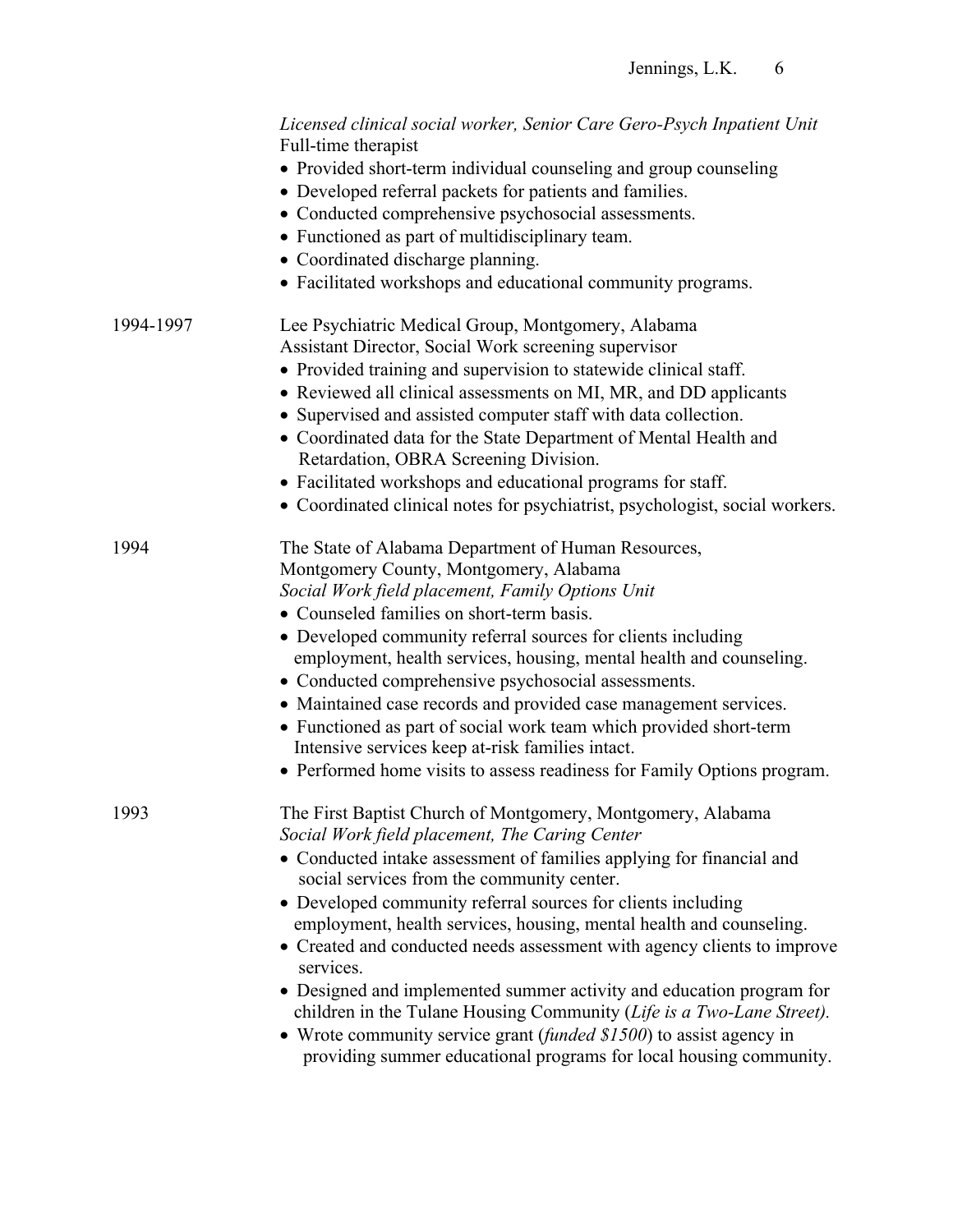# **GRANT EXPERIENCE**

| 2004-2005       | Alabama Department of Public Health, Montgomery, Alabama                  |
|-----------------|---------------------------------------------------------------------------|
|                 | Project Manager, Covering Kids and Families in Alabama Project            |
|                 | • Provided management services for a health insurance project             |
|                 | funded by the Robert Wood Johnson Foundation Grant.                       |
|                 | • Supervised local coalitions in their community education efforts.       |
|                 | • Increased awareness about health insurance for Alabama families.        |
| 2005, 1999-2002 | The University of Alabama, Tuscaloosa, Alabama                            |
|                 | Research Therapist, PEARL (Project to Enhance Aged Rural Living).         |
|                 | Five-year study funded by National Institute of Health (NIH) and the      |
|                 | National Institute of Aging (NIA).                                        |
|                 | • Provided in-home cognitive behavioral therapy services to older adults. |
|                 | • Assisted family members in learning cognitive behavioral techniques.    |
|                 | • Received extensive training in Cognitive Behavioral Therapy (CBT).      |

•Enhanced community awareness of project through outreach activities.

# **ACADEMIC COURSE DESIGN**

Designed BSW level course for CSULB: Social Work Case Management; hybrid course

Designed Master's level course for University of Alabama School of Social Work, Distance Education Program: SW542 Social Work Practice with Communities.

Distance Education Advanced Integrative Capstone Course SW385 – co-developed online division of course with Capstone Faculty at the University of Texas at Austin.

## Academic E-learning systems:

Proficient in: ECollege, Adobe Connect, Wikispaces, Diigo/Digolet, Padlet, ELearning Platforms: Blackboard, WebCT, Desire to Learn (D2L), Moodle, Canvas

## **University of Alabama, Field Instructor/Supervisor**

2003-2005 *Field Placement Instructor/Supervisor, MSW Program*

- Prepared materials for supervisory visits.
- Arranged for weekly meetings with students in field settings.
- Provided field supervision to students in various settings.
- Organized all field notes and reports for students.
- Coordinated meetings between supervisor, student and field liaison.